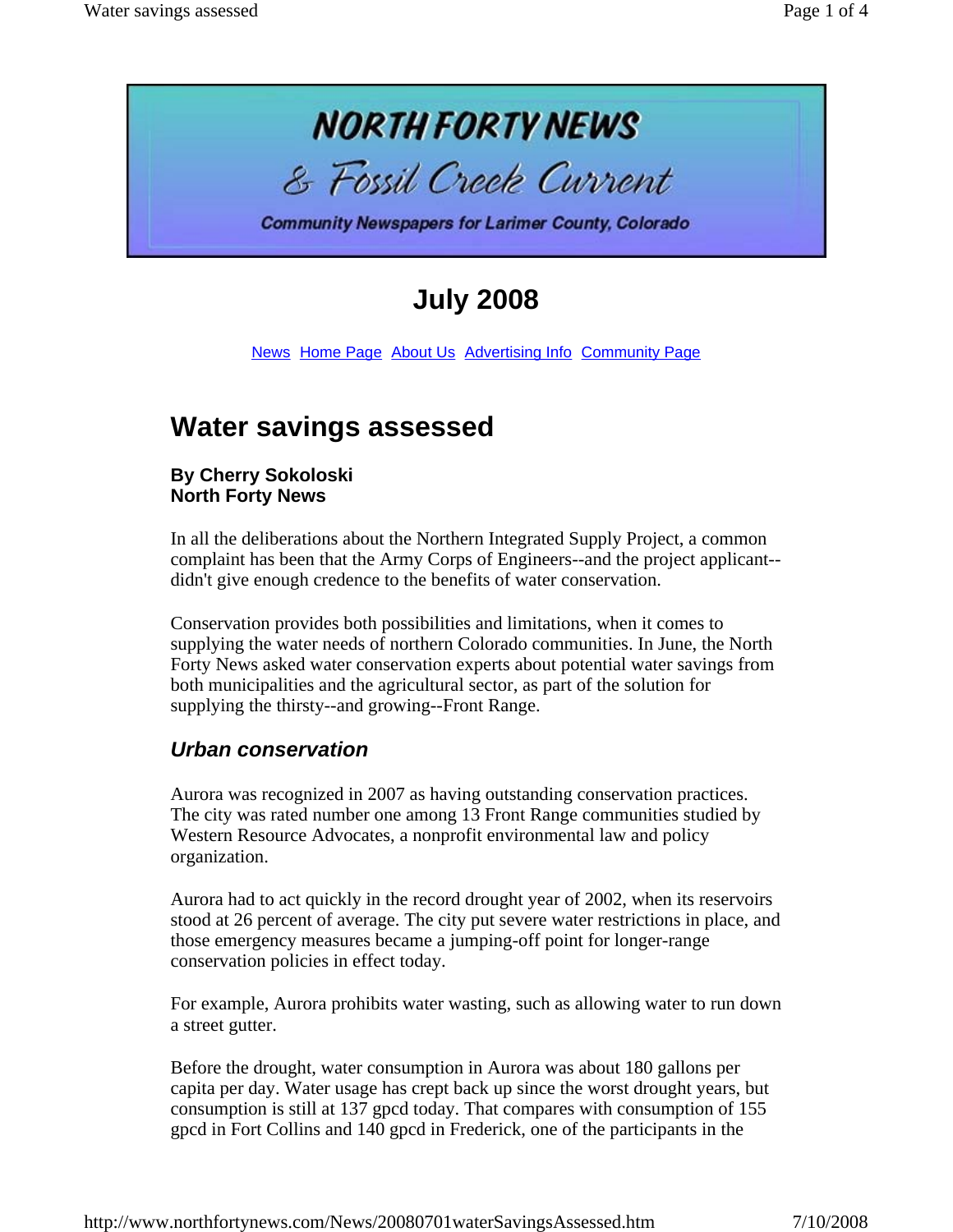Northern Integrated Supply Project.

There are 15 participants in NISP, and according to the draft environmental impact study for the project, average water consumption for the partners is 161 gpcd. However, that figure is based on water use from 1998 to 2003, and many of the communities have put conservation programs in place since the severe drought of 2002.

The following are some of the water conservation policies and practices used in Aurora, as provided by Aurora's water conservation supervisor Kevin Reidy.

- Tiered water rates, with higher rates for greater consumption.
- Rebates for water-efficient appliances such as washing machines, toilets, showerheads and faucets. Some of these items are provided by the city at no charge.
- Free indoor water audits and landscape irrigation audits.
- Lawn permits: Permit requirements for new lawns include soil amendments, an irrigation clock and sprinkler heads with check valves. Irrigation systems are inspected by the city before a permit is issued.
- Bluegrass turf: Front yards may include only 25 to 40 percent bluegrass; back yards are limited to 45 percent. Residents may, if they choose, have 100 percent xeriscape lawns.
- Reclaimed water: The city reuses some of the water that would normally go to a water treatment plant. This water is treated to a lesser degree at a special plant, then used as nonpotable water on Aurora's golf courses and parks.
- New automatic car washes and power-washing facilities: water recycling is required.
- Staffing: The Water Conservation Division of the Aurora Water Department had two employees in 2002; that number has increased to 13.
- Enforcement: Water monitors issue a warning for a first violation. After that fines are stiff, from \$250 per violation for single-family homes to a minimum of \$800 for a commercial violation. However, the city emphasizes an educational approach. In 2007, 632 warnings were issued, but only four fines were levied.

Reidy estimated that Aurora's entire water conservation program will save 8,000 to 10,000 acre-feet of water over the next 20 to 25 years. The long-range programs now in place will add up to big savings over the long haul, he explained, much like regular savings translate to a healthy retirement account. "The sooner you start, the better," he commented.

Aurora is not a NISP participant.

## *Ag conservation*

Agriculture uses 80 to 85 percent of the water in Colorado, so conservation champions argue that if agriculture used water more efficiently, that could provide more water for other users, namely towns and cities.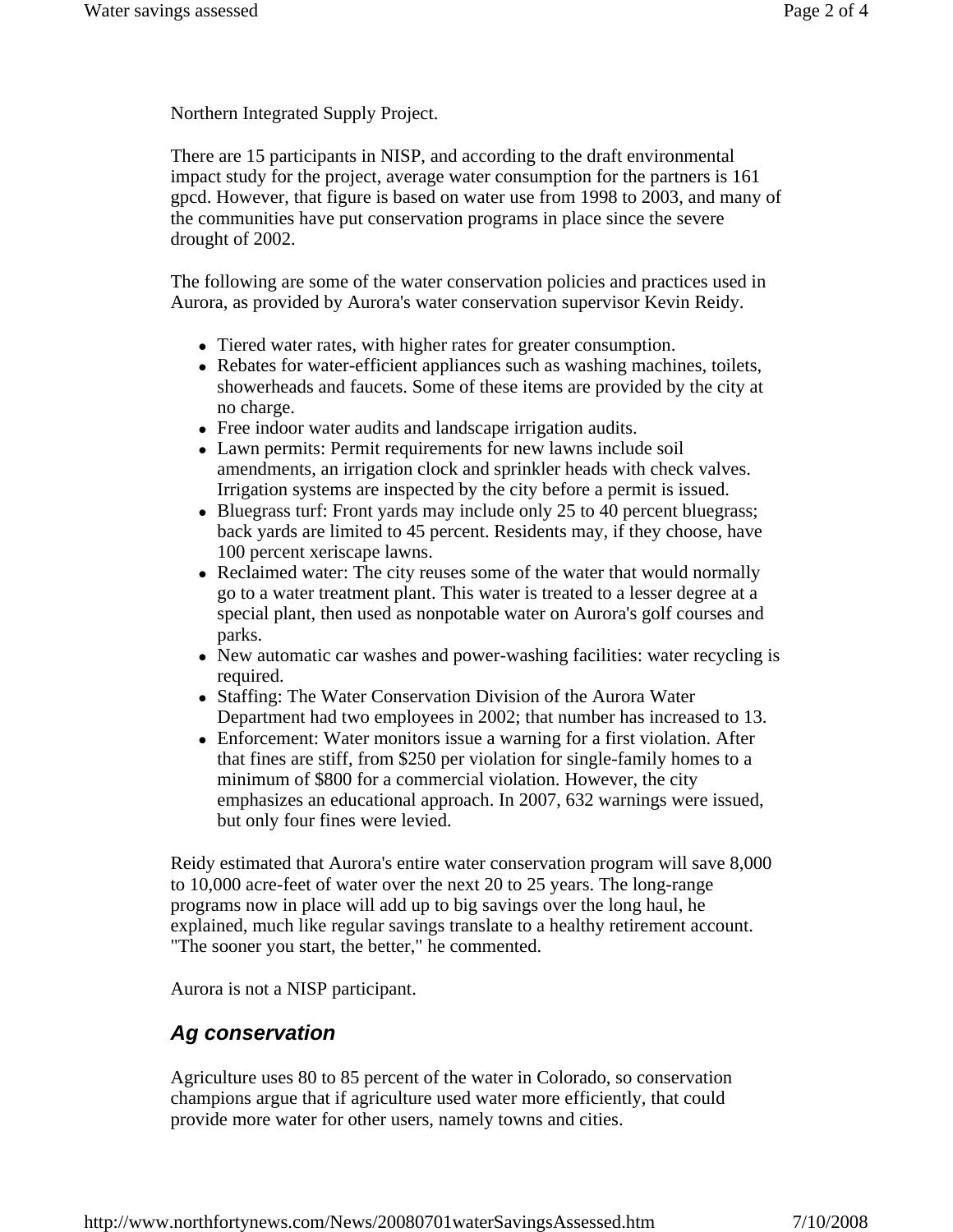However, there are problems with that argument even when it comes to terminology. Reagan Waskom, director of the Colorado Water Resources Research Institute based at Colorado State University, explained that with agricultural water rights, there is a big difference between "efficiency" and "conservation."

Efficiency refers to strategies such as lined irrigation ditches and pivot sprinklers. For example, flood irrigation with unlined ditches is considered 30 to 40 percent efficient, while pivot sprinklers are rated as 75 percent efficient. As a result, flood irrigation requires the farmer to divert more water to put the same amount on the crop.

However, even with efficiency measures, the farmer still uses the same amount of water for a given crop. That amount, called the "consumptive use," is all the farmer is entitled to under his water right. The rest of the water diverted to his property, including water that is "saved" by using these efficiency methods, must go back to the river as "return flow." People downstream - often in another state have rights to this return-flow water.

So, whether or not a farmer uses efficiency measures, he is still entitled to only the amount of water historically consumed by his crop. The water "saved" cannot be sold to a municipality or used to irrigate additional acreage.

Conservation, on the other hand, refers to using an amount of water that is actually less than what has been historically consumed. Conservation can be accomplished in several different ways: practicing deficit irrigation, or using less than the optimum quantity of water for a crop; changing to different crops that require less water or have a shorter growing season; reducing the number of irrigated acres; or reducing evaporation losses.

Conservation does increase the amount of water available to other entities--but at a cost. Outcomes can include reduced crop yields, greater exposure to pests and increased management costs--all detriments to the agricultural producer.

Using conservation methods (less water) on a large scale would change the return-flow picture, Waskom said, so it would impact water rights downstream. "We need to figure this out," he said, and that endeavor will involve both legal and engineering work.

When it comes to conservation, Waskom said, "We think it is a path of the future, but no one has figured out how to administer it."

Another question is, who would bear the costs?

Currently, Waskom noted, the Colorado Water Conservation Board is tackling the issue. The board has allocated \$1.5 million to fund conservation projects that it can study. It's a worthwhile effort but a complicated one, Waskom said.

Water-sharing arrangements between farmers and cities are also a possibility. But